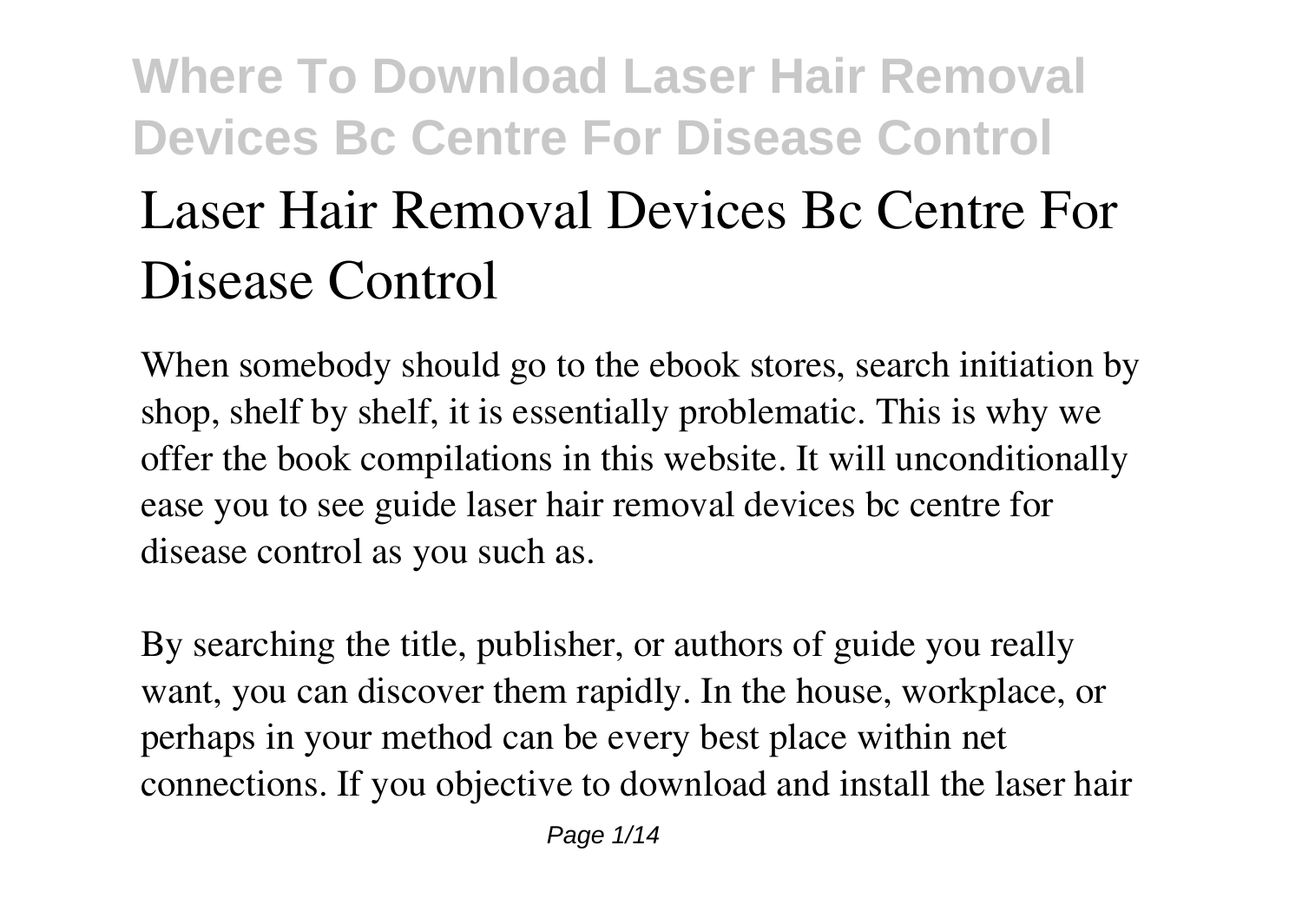removal devices bc centre for disease control, it is unquestionably easy then, previously currently we extend the link to buy and make bargains to download and install laser hair removal devices bc centre for disease control hence simple!

Do At-Home Laser Hair Removal Devices Really Work? My Kenzzi Review | Beauty with Susan Yara **If You're Considering Laser Hair Removal, Use This Safety Checklist Can a \$100 laser hair removal at-home device really work?**

Why you shouldn<sup>'''</sup> buy a cheap IPL hair removal device Which At  $A$ SER HAIR REMOVAL DEVICE works best?  $\bigcup_{n=1}^{\infty}$ Year Update!!! Best Laser Hair Removal in 2020 5 Best Home Laser Hair Removal Devices In 2020 AMAZON LASER HAIR REMOVAL UPDATE, CLEARING INGROWN HAIR SCARS Page 2/14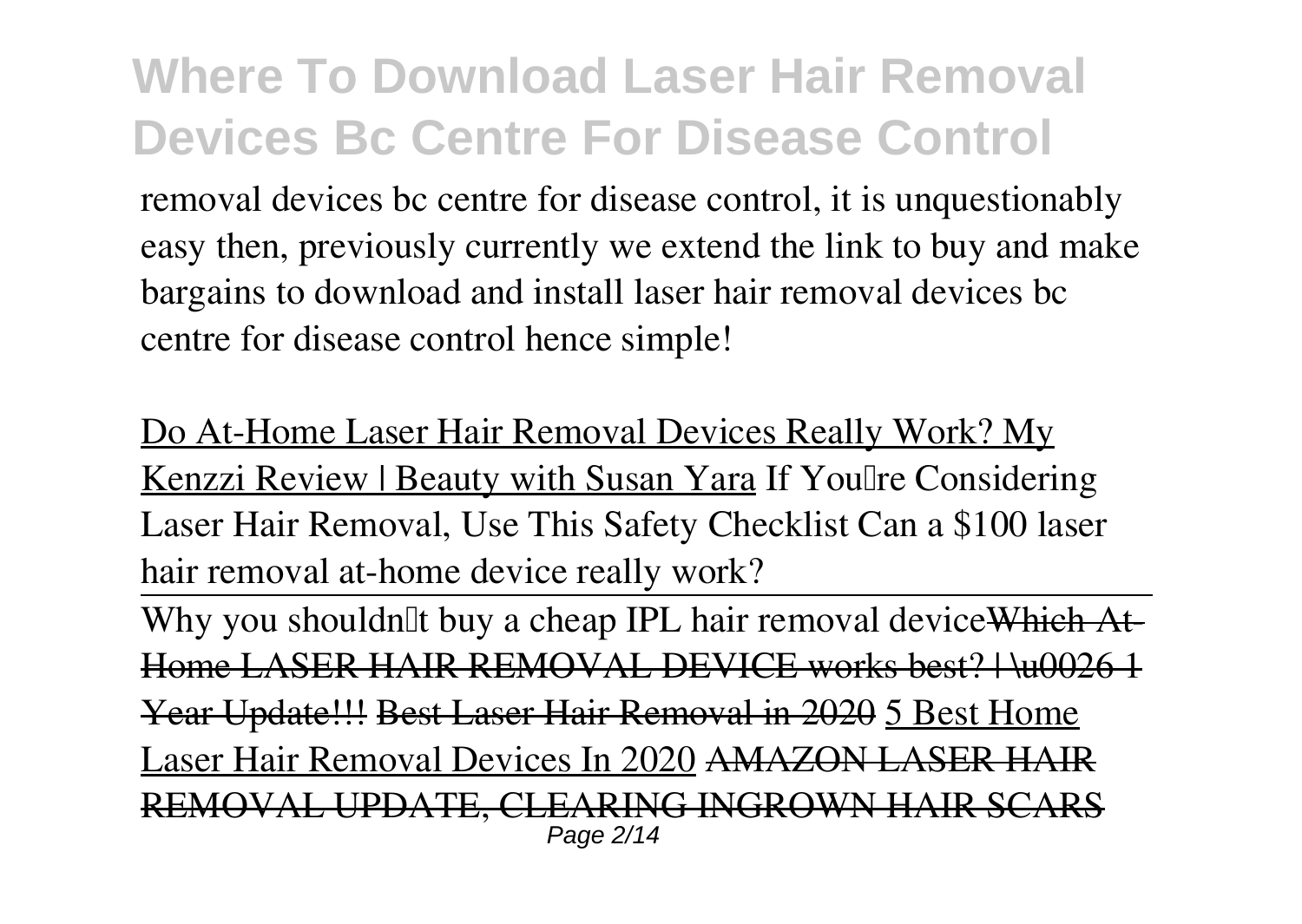AND MAINTAINING HORMONES! | ZoesWay *IPL Laser Hair Removal Machine at home, The Verdict. LASER HAIR REMOVAL?! Best PERMANENT Lazer Hair Removal Device on AMAZON #TopLaine* **At-Home Laser Hair Removal - Does It** Work? III I TINA TRIES IT12 WEEK UPDATE: AT HOME LASER HAIR REMOVAL..face, nips, arms **AT HOME LASER HAIR REMOVAL FINAL UPDATE: MY KENZZI BROKE** THE RESULTS | LASER HAIR REMOVAL AT HOME | IPL REVIEW: Braun Silk Expert Pro 5 AT HOME LASER HAIR REMOVAL 8 WEEK UPDATE | Results with pictures!THE TRUTH ABOUT AT HOME LASER HAIR REMOVAL // DOES KENZZI WORK? Trying BRAZILIAN LASER HAIR REMOVAL on MYSELF at home!!

IPL Hair Removal at home | 6 Months Later*Real Doctor Tries at* Page 3/14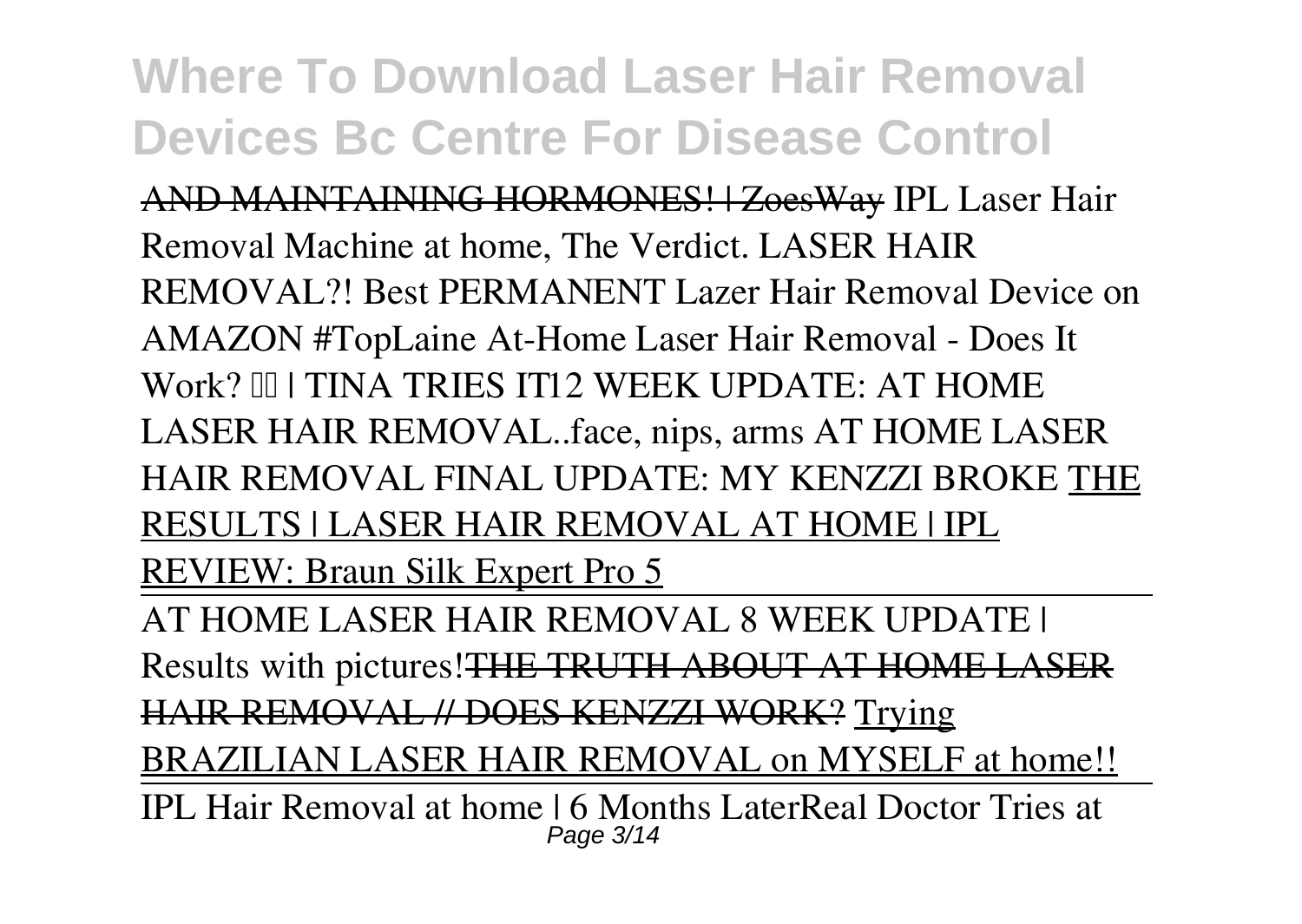*Home Laser Hair Removal || Tria 4x Laser* SCIENCE BASED REVIEW...DOES AT HOME IPL HAIR REMOVAL WORK? KENZZI *IPL LASER HAIR REMOVAL | PHILLIPS LUMEA | | UPDATE | SABA ALI* AT HOME LASER HAIR REMOVAL RST IMPRESSIONS: KETCH BEAUTY REVIEW be KENZZI broke LASER HAIR REMOVAL AT HOME | BOSIDIN on Amazon!

IPL Laser hair removal at home for men Smoothskin Muse unboxing first impressions and how to*BOSIDIN OPT LASER: At Home HAIR Removal Natural Kaos 4K* Best Laser Hair Removers in 2020 - Top 6 Laser Hair Remover Picks IPL Laser Hair Removal Machine at home, does it work? *I TRIED LASER HAIR* **REMOVAL AT HOME! BellaFlash SilkIn Hair Removal Review! Laser Hair Removal Devices Bc** Page 4/14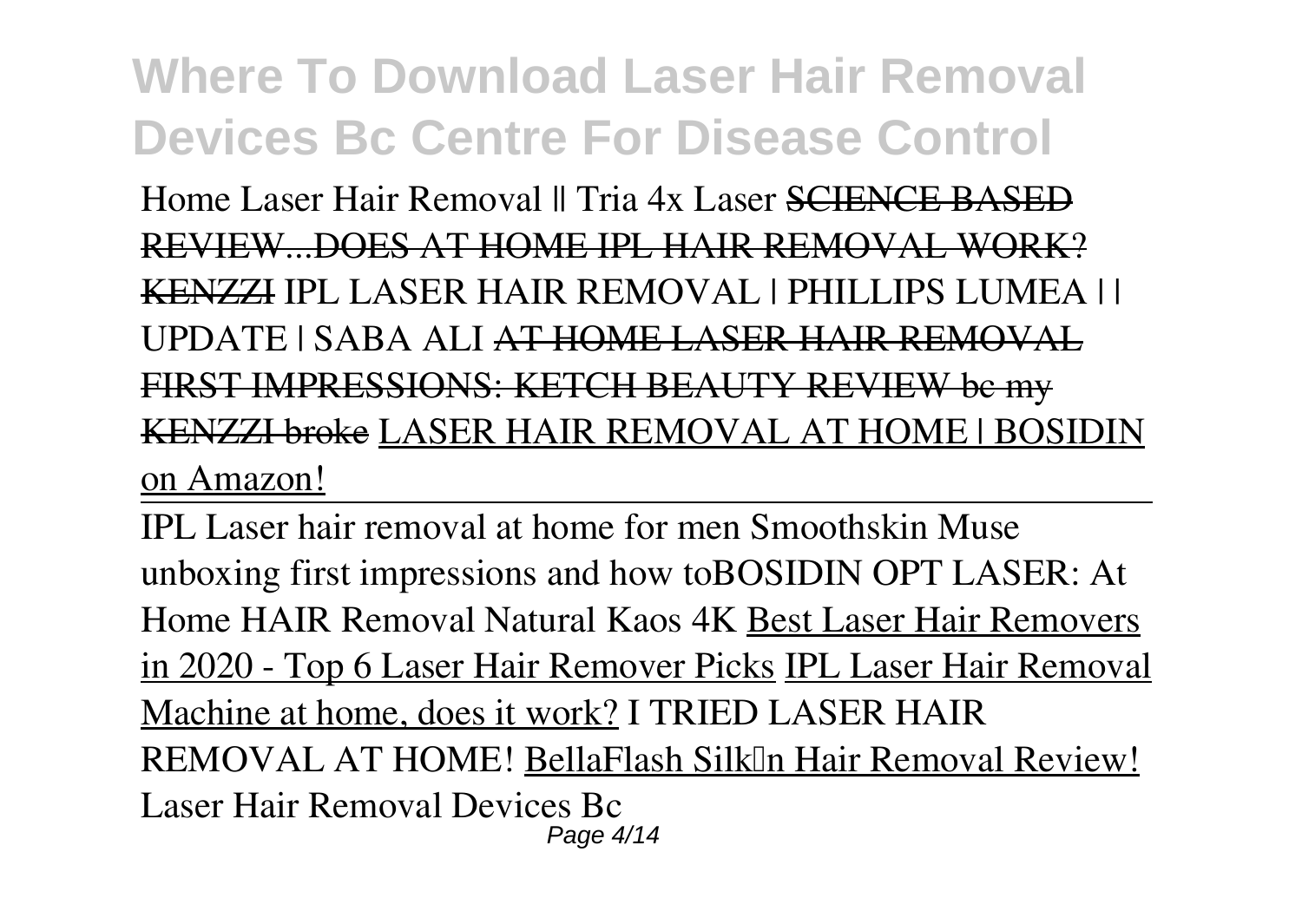Currently, lasers used for skin resurfacing, skin lesions and hair removal in BC operate with high emission levels and are therefore designated in the highest hazard classes (Class  $3b \& 4$ ). These classifications indicate that the laser radiation emitted from these devices is a hazard to unprotected eyes or skin from exposure to the direct beam.

**Laser Hair Removal Devices: Safety Guidelines for Owners ...** While the Imene Laser Hair Remover can technically work on both facial and body hair, its compact laser cap lets you target hair follicles more precisely on smaller areas like your face. Each...

**The 10 Best At-Home Laser Hair Removal Devices for 2020 ...** Laser hair removal service in Vancouver, British Columbia and Page 5/14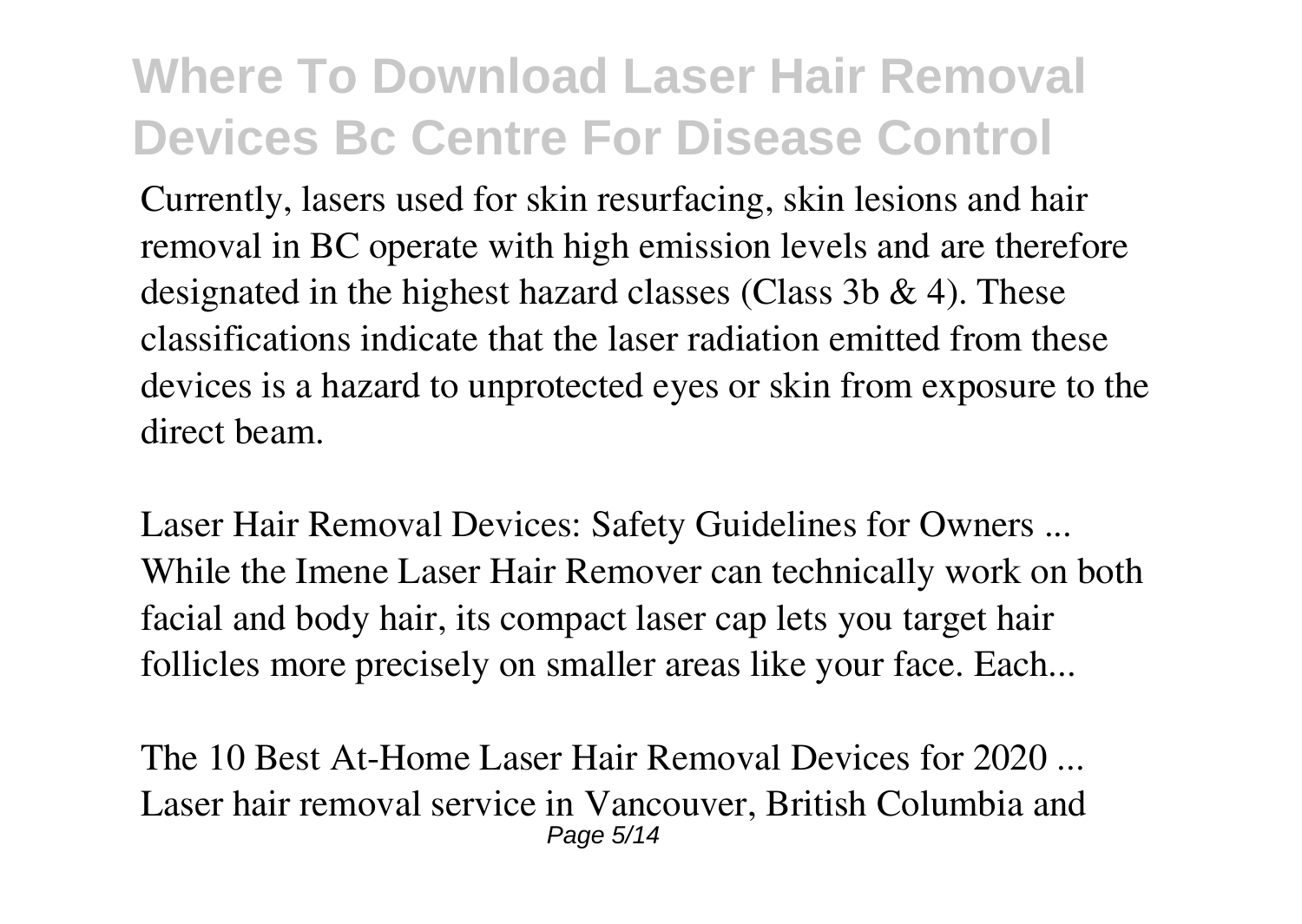Laser skin rejuvenation services in Vancouver, BC and Lower Mainland (604) 696-5506 . ... I LOVE the skin care products I bought from Urban Body Laser. The moisturizers and serums are lightweight, super hydrating and smell amazing! My skin is normally dry and shows signs of aging.

**Urban Body Laser, Vancouver, BC - Laser Hair Removal ...** Laser hair removal works with the help of high-heat lasers or intense pulsed lights (IPLs) that dissolve hair and temporarily disable hair follicles. That way, the follicles won'll be able to...

**10 Best At-Home Laser Hair Removal Devices: Pros and Cons** Located in Williams Lake Britsh Columbia, the Cariboo Aesthetic Laser Clinic was established in 2008 by Dr. Neufeld. Our goal at Page 6/14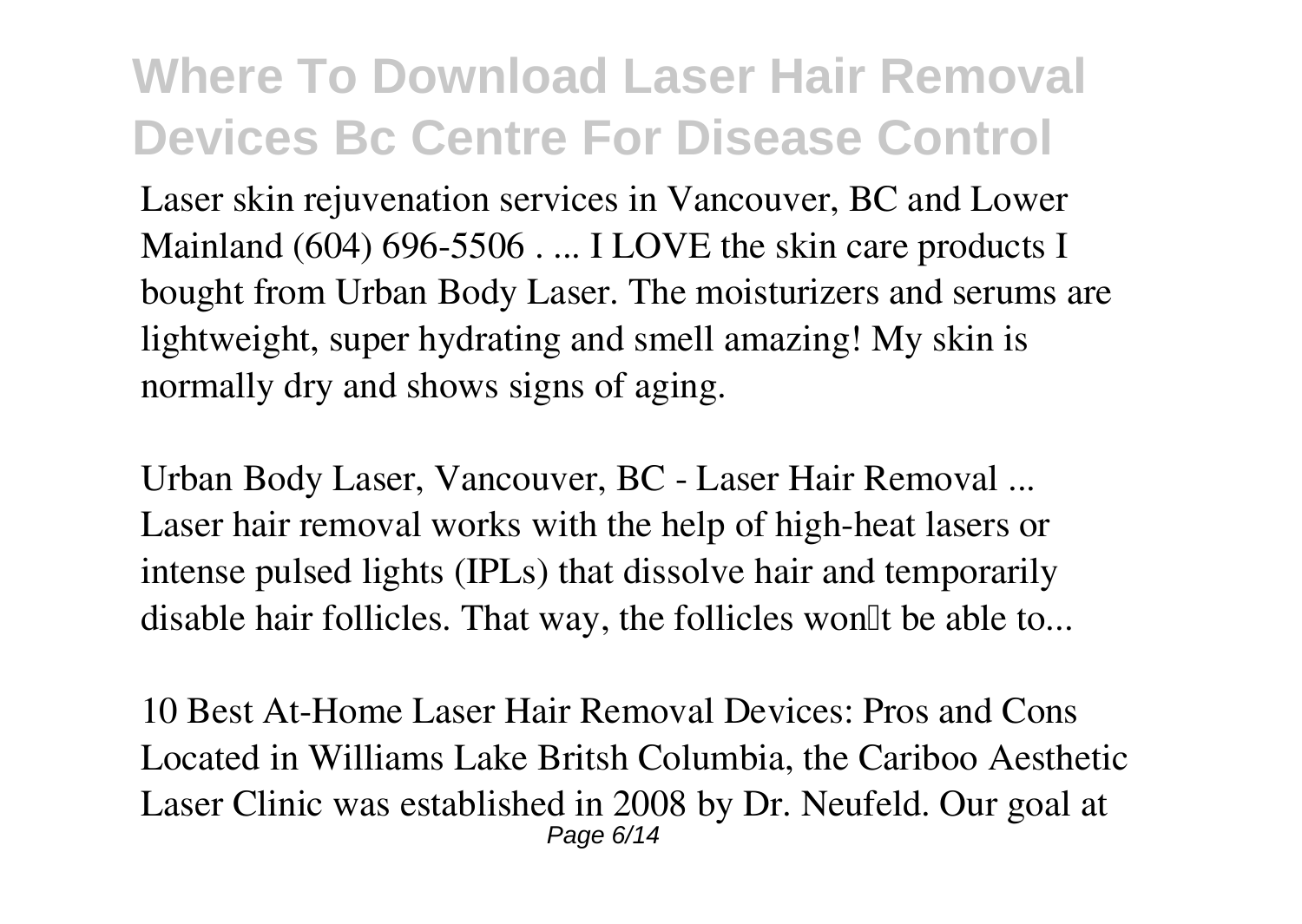the clinic is to provide high quality, effective, and safe aesthetics treatments. Dr Neufeld performs all injectable treatments such as Botox Cosmetics ® and Juvederm ® Injectables as well as performs the leg vein therapy laser treatments.

#### **HOME | Laser**

People with hair growth in the wrong areas of their body can now look forward to smooth skin. Facial wrinkles have long been an issue for those with many years of experience, but new laser treatments can now help them look and feel better than ever before without undergoing a costly facelift.

**Cosmetic Uses for Lasers - Vanish Laser** IMost at-home laser hair removal devices apply IPL technology, Page 7/14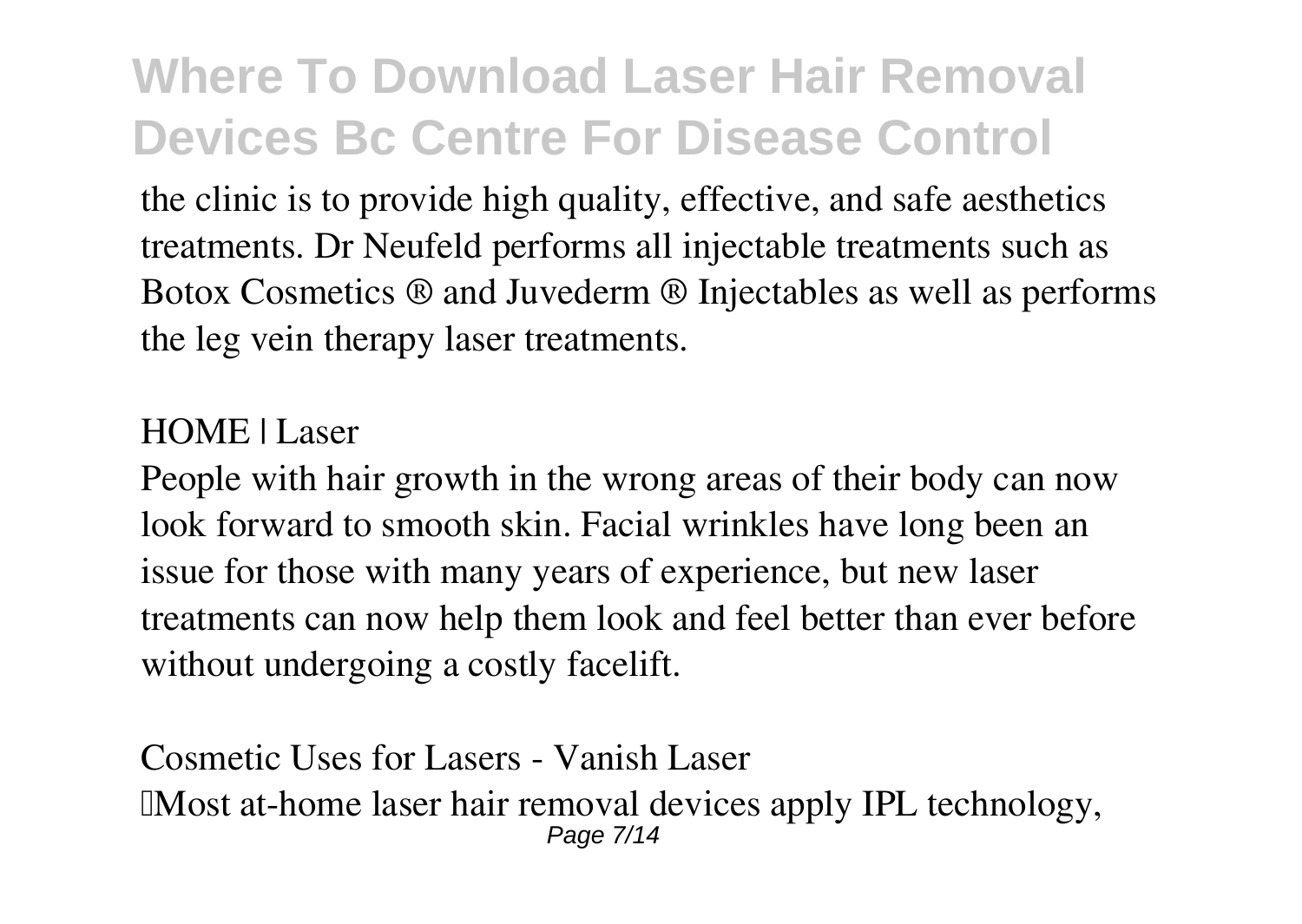meaning intense pulsed light, using a broad range of light and by default making them much less specific and less powerful, says...

**11 Best At-Home Laser Hair Removal Devices for 2020 | Glamour** This at-home laser hair removal device is equipped with 300,000 flashes of light (which is the equivalent of 22 years of full-body treatments, so, like, you don<sup>'''</sup> have to worry about it dying on...

**10 Best At-Home Laser Hair Removal Devices of 2020** The perfect combination of technology and ease. Now you can hold the key to long-lasting, professional hair removal in the palm of your hand. After the gliding the no!no!® MICRO over your skin, use the included buffer to exfoliate and remove any remaining crystallized hair for a smooth, silky finish. Page 8/14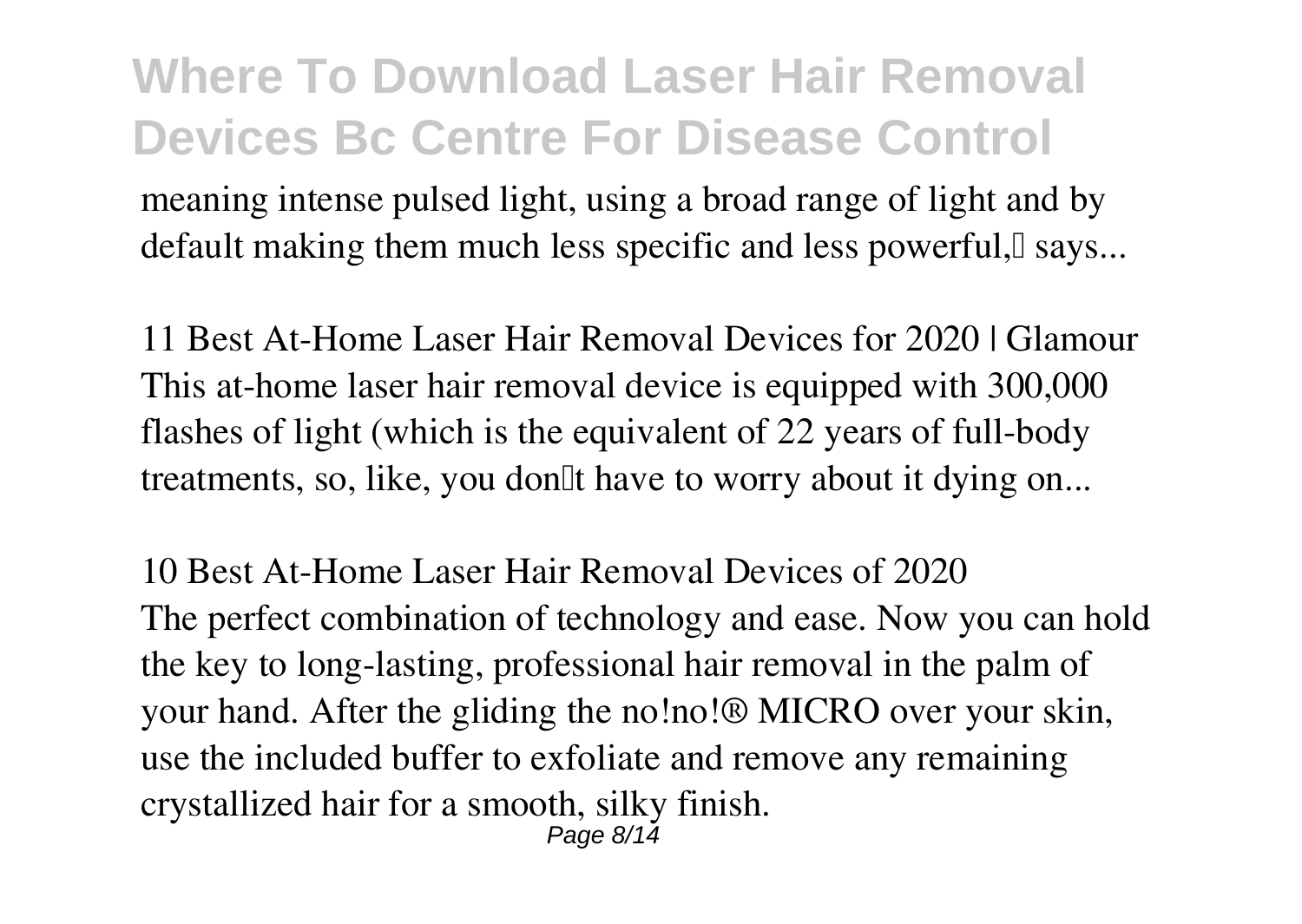#### **no!no!®**

Laser hair removal is the most effective method of hair removal available that can be used almost anywhere on the face and body. Unlike other methods such as waxing and shaving laser hair removal gives long lasting results.The hair will become finer and softer meaning less visible and the growth will slow down more and more with each treatment.

**Laser Hair Removal Treatment & Pricing | The UK's Leading ...** Laser Hair Removal in Coquitlam, BC. Hair Today Gone Tomorrow with Laser Hair Removal Coquitlam, BC. Call (604) 227-6764. We are pleased to offer laser hair removal Coquiltam, BC with the Soprano XL. This system launches a new era in hair Page 9/14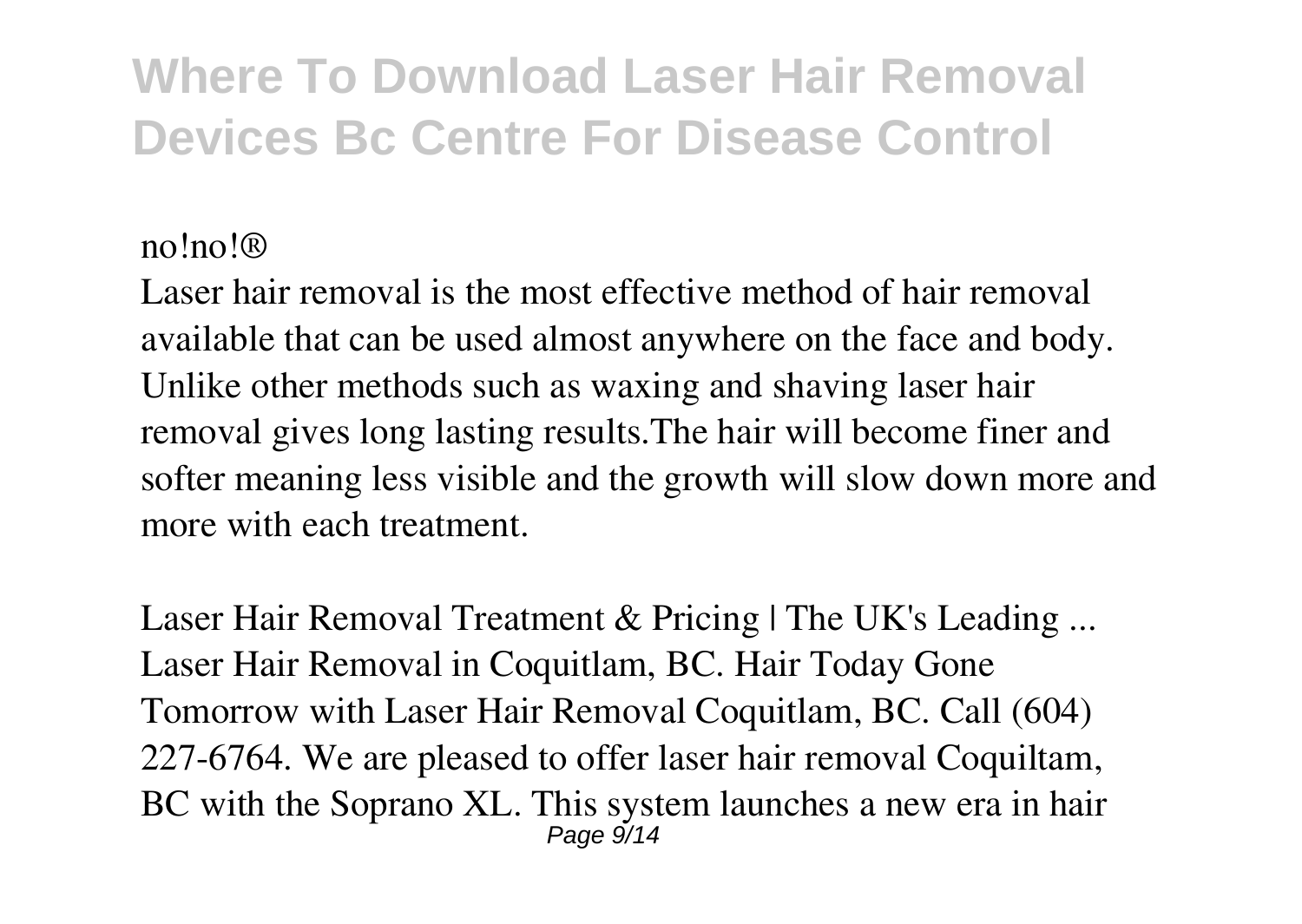removal with results that exceed the performance of past solutions. The SHR module (Super Hair Removal) is a revolutionary new approach for improved effectiveness and comfort during treatment, dramatically changing the way individuals experience laser hair ...

**Laser Hair Removal Coquitlam, BC | Ageless Radiance MD Med Spa**

Laser hair removal devices operate by emitting a pulse or pulses of infrared (IR) radiation which passes through normal skin and is absorbed by melanin in the hair follicle, or root. Here it produces enough heat to destroy the hair. Typical lasers in use today are the Nd:YAG, the diode and the alexandrite 4.

**Laser Hair Removal - Safety Guidelines for Facility Owners ...** Page 10/14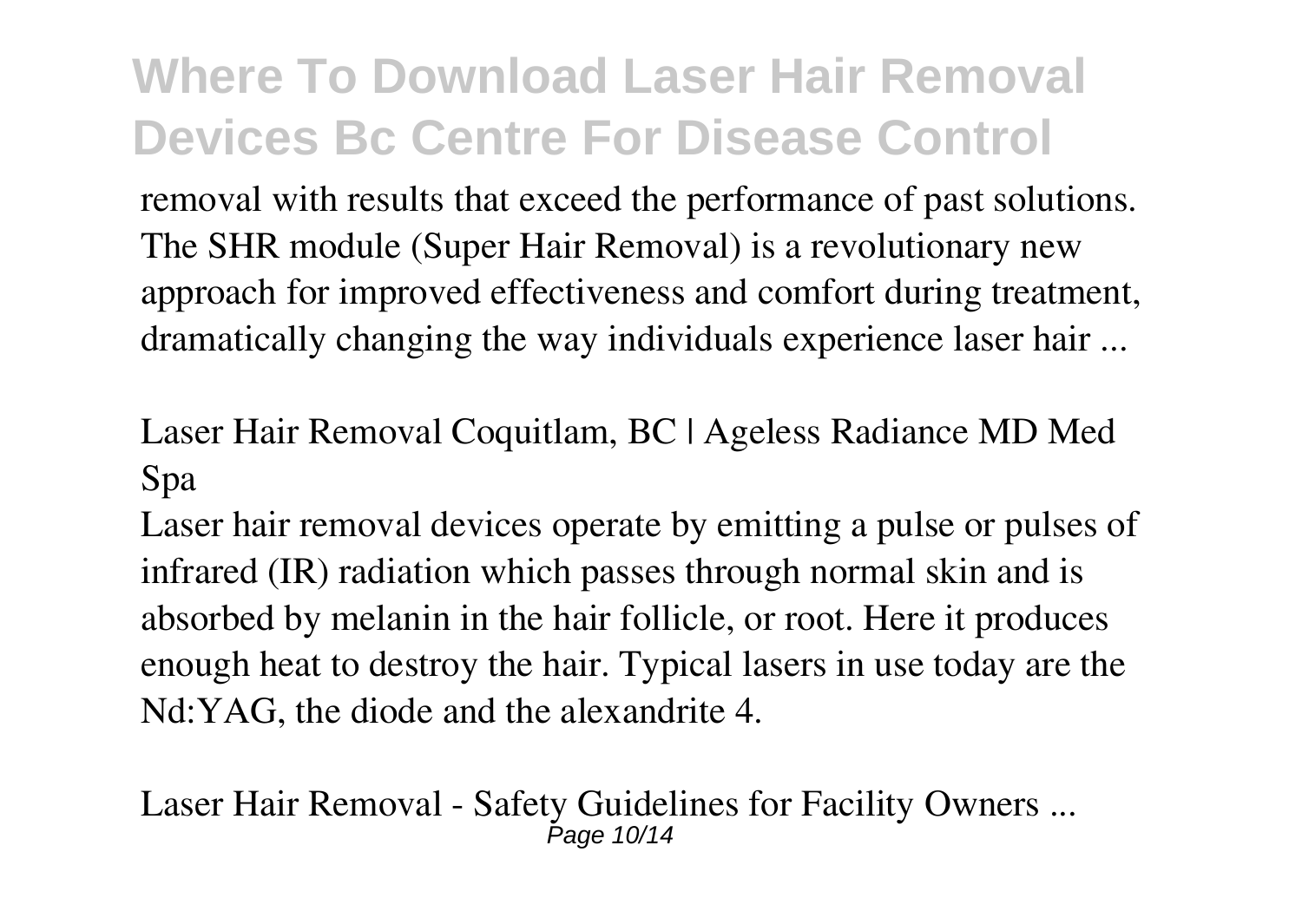Best Hair Removal in Vancouver, BC - Halo Laser and Skin Care, waxmi, The Sugar Lounge, Sugarbox, M2M TOUCH, The Vanity Lab, The Pxssy Shop, SKN Holistic Rejuvenation Clinic, Arbutus Laser Centre, Kerrisdale Electrolysis

**THE BEST 10 Hair Removal in Vancouver, BC - Last Updated ...** Laser Hair Removal Cost Coquitlam, BC Visit Ageless Radiance When You Want a Permanent Solution to Rid Your Body of Unwanted Hair. Call Us At (604) 227-6764 or Visit Us Online to Book an Appointment.

**Laser Hair Removal Cost Near Me Coquitlam BC - Ageless ...** Title: Laser Hair Removal Devices Bc Centre For Disease Control Author: reliefwatch.com Subject: Download Laser Hair Removal Page 11/14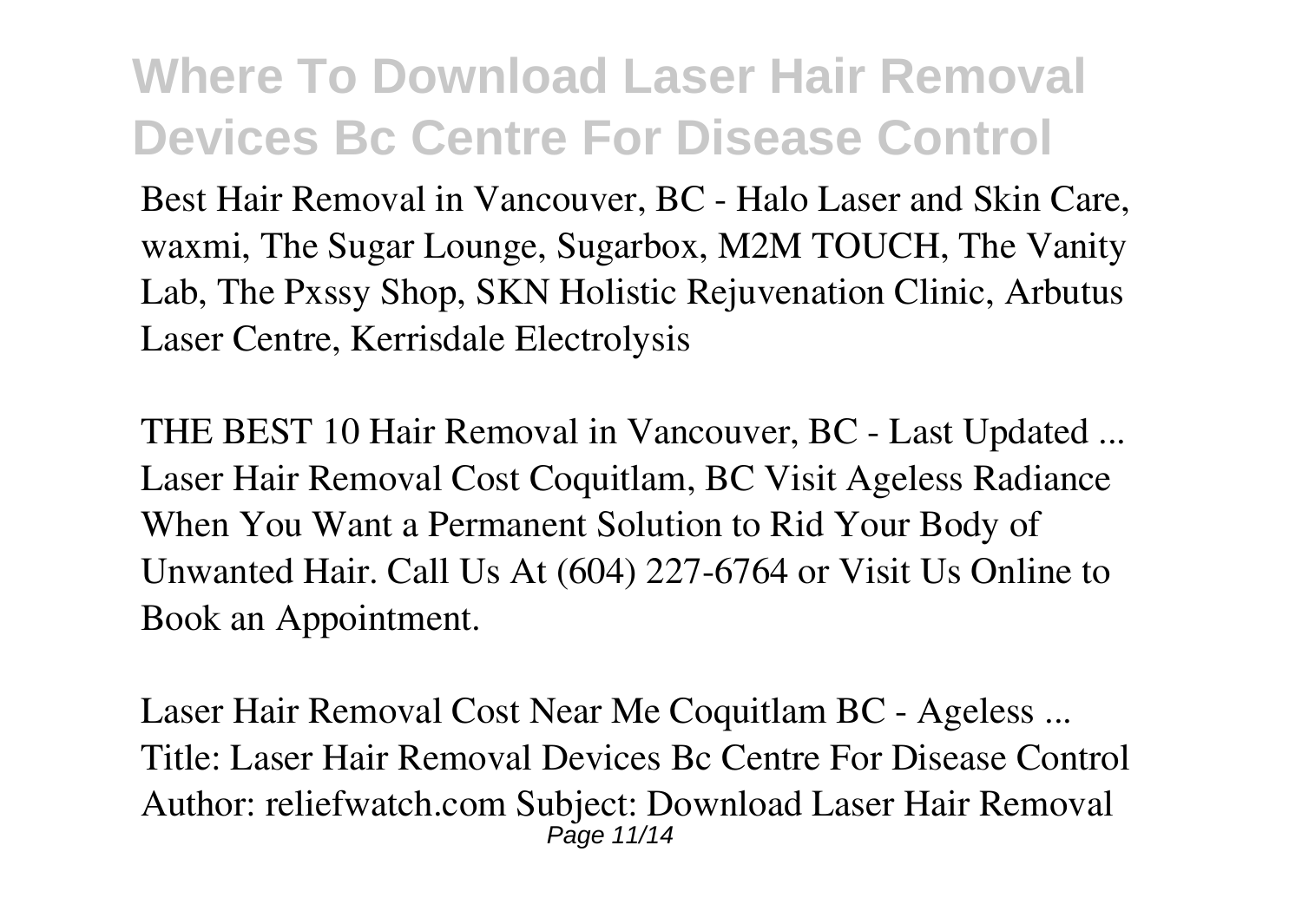Devices Bc Centre For Disease Control - Laser Hair Removal Devices: Safety Guidelines for Owners/Operators - 6 - Laser Terminology The energy in the beam emitted by most hair removal devices is a beam of pulsed energy made of  $\mathbb I$ 

**Laser Hair Removal Devices Bc Centre For Disease Control** Laser Hair Removal Device Filter applied. Country/Region of Manufacture. see all. Features. see all. Condition. see all. New. New other (see details) Manufacturer refurbished. Used. For parts or not working. Price. Under £55.00. £55.00 to £115.00. Over £115.00. Please provide a valid price range ...

**Laser Hair Removal Devices for sale | eBay** Laser Hair Removal, Laser Skin Treatments, Facial Skin Treatment, Page 12/14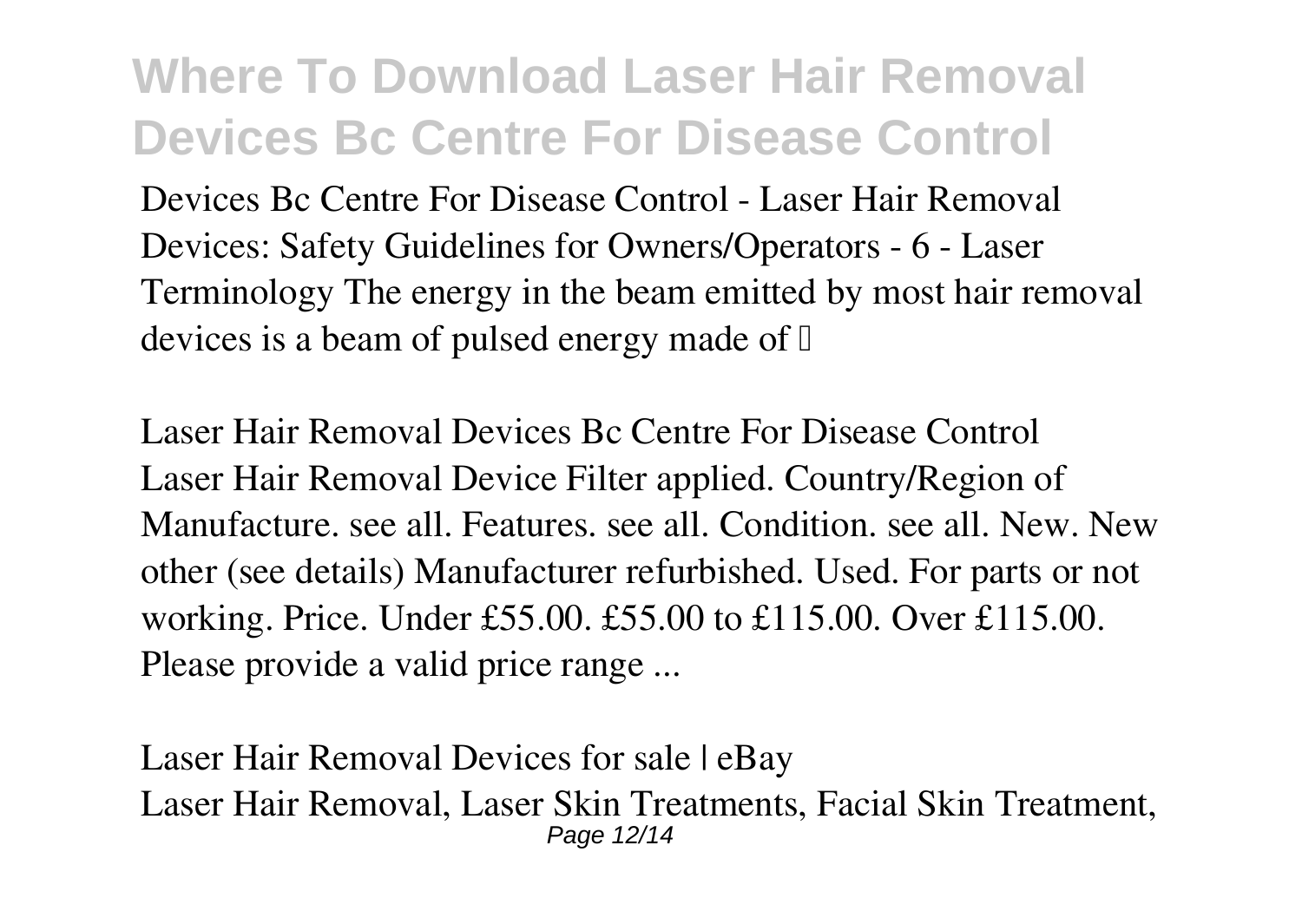Vascular And Pigmented Lesion Treatment, Skin Tightening Using Infrared Technology, Skin Resurfacing With The Erbium YAG 2940, Tattoo Removal With The Q-Switch 1064, Toe Nail Fungus Removal With The VP2, Teeth Whitening, Hydra Facial, Skin Care Products & Treatments, Acupuncture, Estheticians

Laser Hair Removal in Vancouver BC | YellowPages.ca<sup>[]</sup> Both Laser and IPL Hair Removal use light to cause thermal damage to the hair follicle. IPL and laser use specific wavelengths of light that are optimum for absorption by the melanin pigmentation in the hair, yet at the same time minimizing the trauma to the skin. IPL differs from laser by being able to deliver energy at optimum wavelengths for a variety of skin tones. This allows us to effectively treat a greater range of skin tones with the Page 13/14